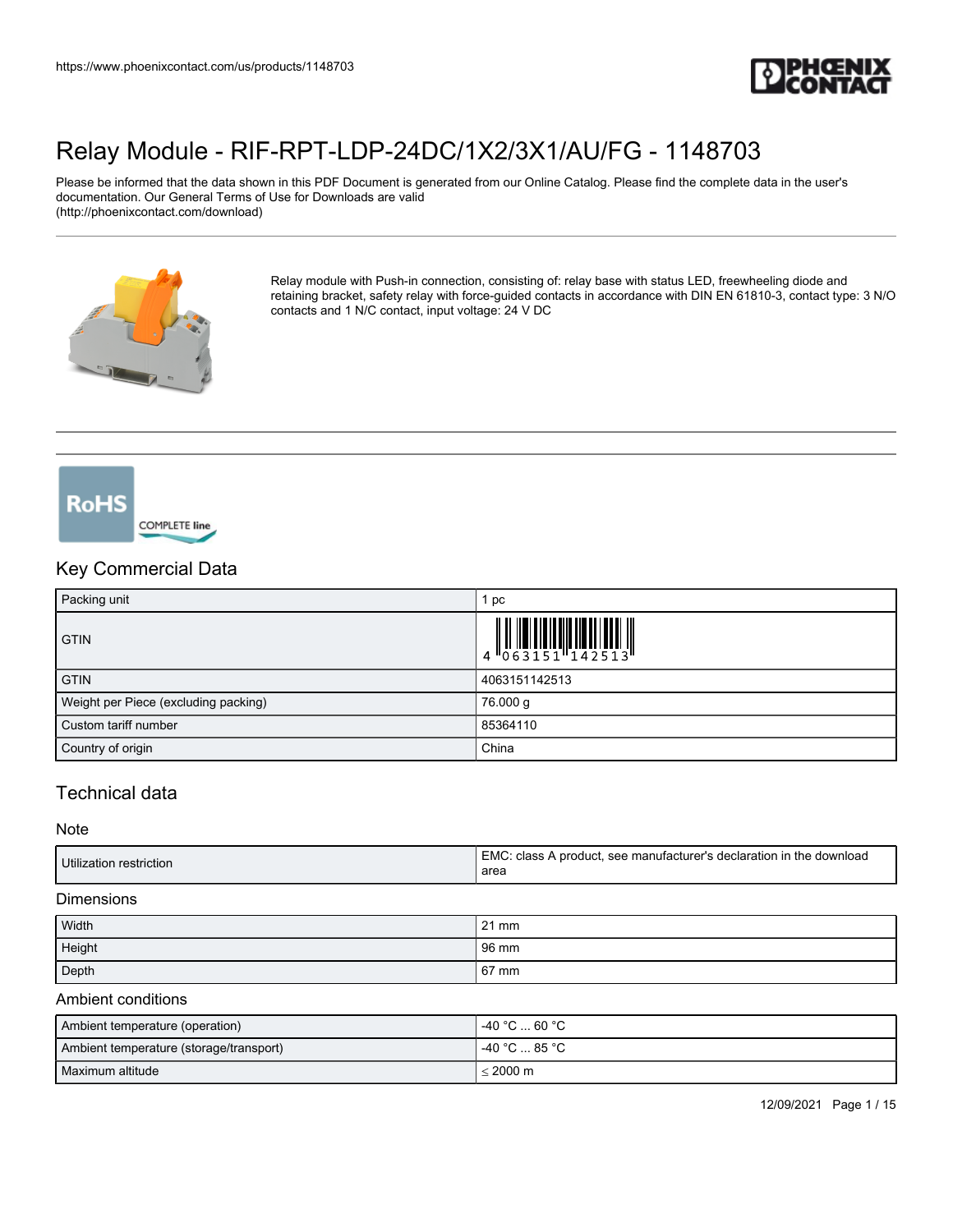

## Technical data

#### Ambient conditions

| Degree of protection | IP20 (Relay base)            |
|----------------------|------------------------------|
|                      | RT II (Relay)                |
|                      | IP54 (Installation location) |

### Coil side

| Nominal input voltage $U_N$               | 24 V DC              |
|-------------------------------------------|----------------------|
| Input voltage range in reference to $U_N$ | See derating diagram |
| Typical input current at $U_{N}$          | $17 \text{ mA}$      |
| Typical response time                     | $10 \text{ ms}$      |
| Typical release time                      | $15 \text{ ms}$      |
| Coil voltage                              | 24 V DC              |
| Protective circuit                        | Damping diode        |
| Status display                            | Yellow LED           |

#### Contact side

| Contact type                                        | 3 N/O contacts, 1 N/C contact |
|-----------------------------------------------------|-------------------------------|
| Type of switch contact                              | Single contact                |
| Contact material                                    | AgSnO, hard gold-plated       |
| Force-guided contacts in accordance with EN 61810-3 | Type A                        |
| Maximum switching voltage                           | 250 V AC                      |
|                                                     | 300 V DC                      |
| Minimum switching voltage                           | 10 V (5 mA)                   |
| Min. switching current                              | 5 mA (10 V)                   |
| Maximum inrush current                              | 35 A (20 ms)                  |
| Limiting continuous current                         | 6 A                           |
| Interrupting rating (ohmic load) max.               | 144 W (24 V DC)               |
|                                                     | 100 W (48 V DC)               |
|                                                     | 75 W (60 V DC)                |
|                                                     | 55 W (110 V DC)               |
|                                                     | 50 W (220 V DC)               |
|                                                     | 1500 VA (250 V AC)            |
| Switching capacity                                  | 2 A (24 V, DC13)              |
|                                                     | 3 A (230 V, AC15)             |

### General

| Test voltage | $4$ kV <sub>rms</sub> (50 Hz, 1 min., winding/contact)                              |
|--------------|-------------------------------------------------------------------------------------|
|              | 1.5 kV $_{\rm rms}$ (50 Hz, 1 min., open contact)                                   |
|              | $\frac{1}{2}$ .5 kV <sub>rms</sub> (50 Hz, 1 min., between contacts: 7, 8 to 9, 10) |
|              | 4 kV <sub>rms</sub> (50 Hz, 1 min., between contacts: all others)                   |

12/09/2021 Page 2 / 15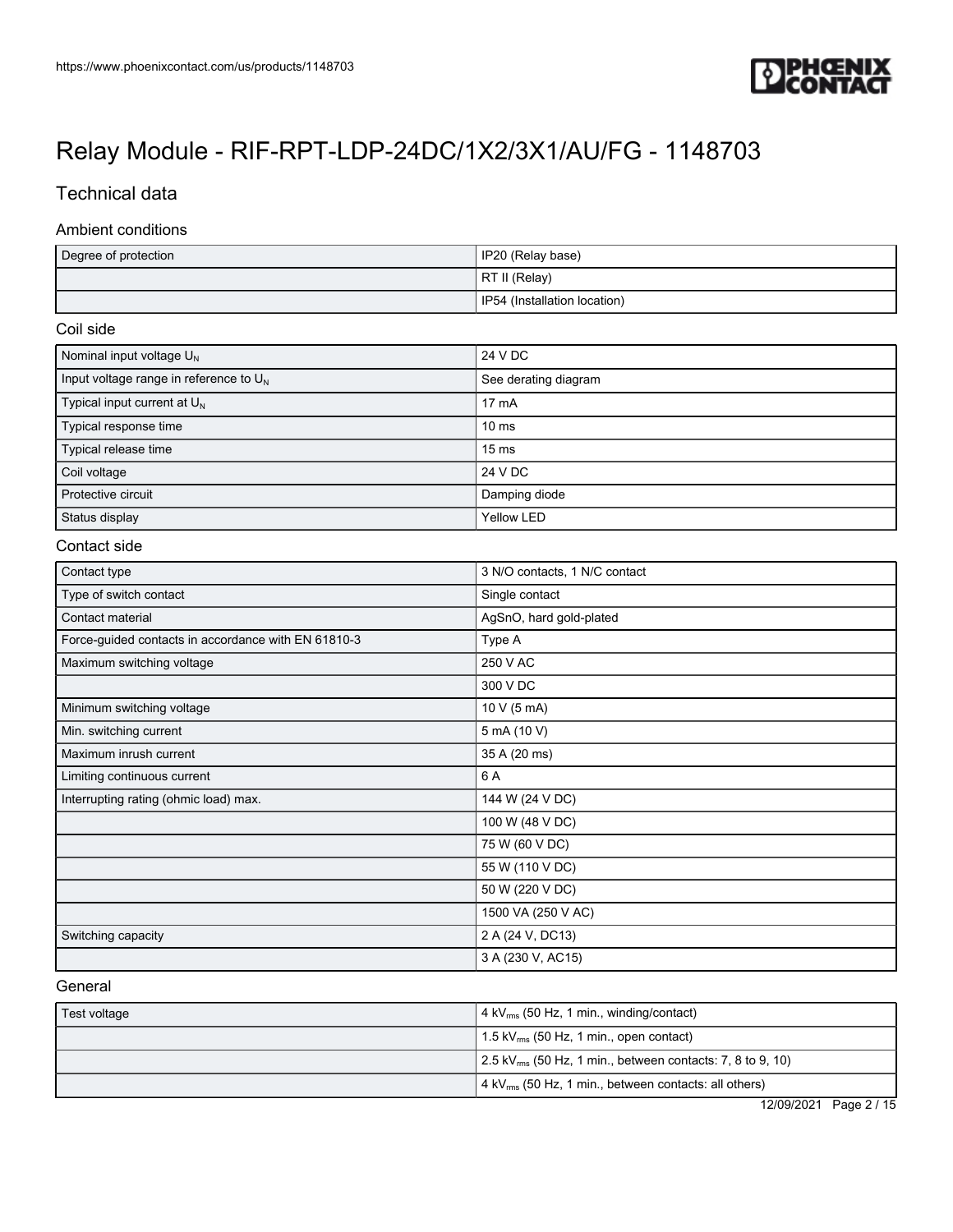

## Technical data

#### General

| Operating mode                         | 100% operating factor                     |
|----------------------------------------|-------------------------------------------|
| Flammability rating according to UL 94 | V <sub>2</sub> (Housing)                  |
| Mechanical service life                | approx. $10^7$ cycles                     |
| Mounting position                      | any                                       |
| Assembly instructions                  | in rows with zero spacing                 |
| $B_{10d}$                              | 810000 Cycles (AC15, 250 V / 0.5 A, 1 NO) |
|                                        | 170000 Cycles (AC15; 250 V / 2 A; 1 NO)   |
|                                        | 318000 Cycles (DC13, 24 V / 1 A, 1 NO)    |
|                                        | 208000 Cycles (DC13, 24 V / 2 A, 1 NO)    |

### Connection data

| Connection name                  | Coil side                                                                                                        |
|----------------------------------|------------------------------------------------------------------------------------------------------------------|
| Connection method                | Push-in connection                                                                                               |
| Stripping length                 | 8 mm                                                                                                             |
| Conductor cross section solid    | $0.14$ mm <sup>2</sup> 1.5 mm <sup>2</sup>                                                                       |
| Conductor cross section flexible | $0.14$ mm <sup>2</sup> 1.5 mm <sup>2</sup>                                                                       |
|                                  | $0.14$ mm <sup>2</sup> 1.5 mm <sup>2</sup> (Ferrule with plastic sleeve)                                         |
|                                  | 0.14 mm <sup>2</sup> 1 mm <sup>2</sup> (Ferrule with plastic sleeve, two conductors on double<br>terminal block) |
| Conductor cross section AWG      | 26  16 (solid)                                                                                                   |
|                                  | 26  16 (flexible)                                                                                                |

### Connection data 2

| Connection name                  | Contact side                                                                                                     |
|----------------------------------|------------------------------------------------------------------------------------------------------------------|
| Connection method                | Push-in connection                                                                                               |
| Stripping length                 | 8 mm                                                                                                             |
| Conductor cross section solid    | $0.14$ mm <sup>2</sup> 1.5 mm <sup>2</sup>                                                                       |
| Conductor cross section flexible | $0.14$ mm <sup>2</sup> 1.5 mm <sup>2</sup>                                                                       |
|                                  | 0.14 mm <sup>2</sup> 1.5 mm <sup>2</sup> (Ferrule with plastic sleeve)                                           |
|                                  | 0.14 mm <sup>2</sup> 1 mm <sup>2</sup> (Ferrule with plastic sleeve, two conductors on double<br>terminal block) |
| Conductor cross section AWG      | 26  16 (solid)                                                                                                   |
|                                  | 26  16 (flexible)                                                                                                |

### Standards and Regulations

| Designation              | Air clearances and creepage distances between the power circuits |
|--------------------------|------------------------------------------------------------------|
| Standards/regulations    | l DIN EN 50178                                                   |
|                          | l EN 61810-1                                                     |
| Rated insulation voltage | 250 V AC                                                         |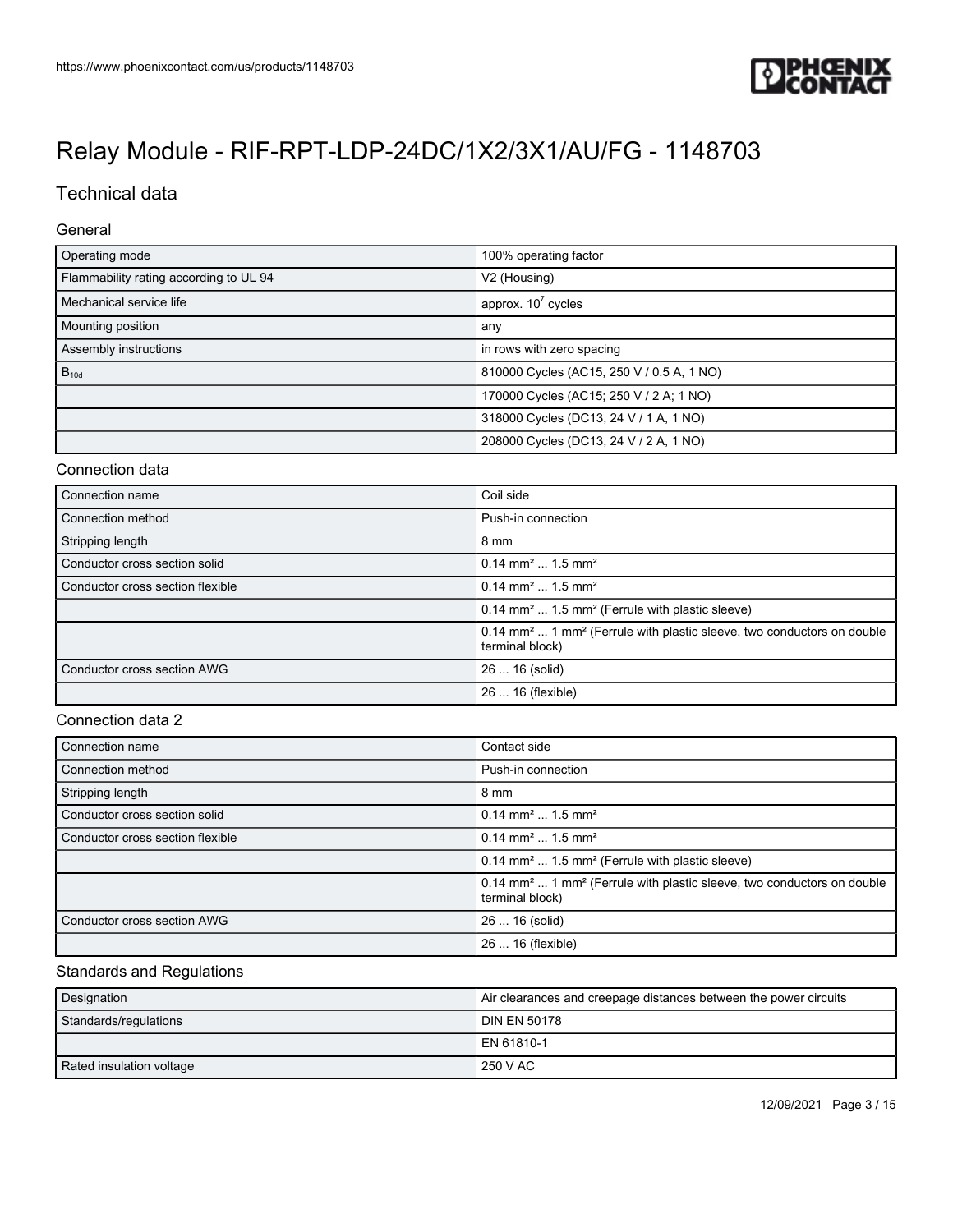

## Technical data

### Standards and Regulations

| https://www.phoenixcontact.com/us/products/1148703 | <b>IPHŒNIX<br/>ICONTACT</b>                                                                                                                                       |
|----------------------------------------------------|-------------------------------------------------------------------------------------------------------------------------------------------------------------------|
|                                                    |                                                                                                                                                                   |
|                                                    | Relay Module - RIF-RPT-LDP-24DC/1X2/3X1/AU/FG - 1148703                                                                                                           |
| Technical data                                     |                                                                                                                                                                   |
| <b>Standards and Regulations</b>                   |                                                                                                                                                                   |
| Rated surge voltage                                | $4 \ \mathrm{kV}$                                                                                                                                                 |
| Insulation                                         | <b>Basic insulation</b>                                                                                                                                           |
|                                                    | Safe isolation, reinforced insulation and 6 kV between coil and contact<br>circuit and between contacts 11-12 and 13-14, 41-42 to 23-24, 33-34                    |
| Pollution degree                                   | $\overline{2}$                                                                                                                                                    |
| Overvoltage category                               | $\ensuremath{\mathsf{III}}\xspace$                                                                                                                                |
| <b>Environmental Product Compliance</b>            |                                                                                                                                                                   |
| <b>REACh SVHC</b><br>China RoHS                    | Lead 7439-92-1<br>Environmentally friendly use period: unlimited = EFUP-e                                                                                         |
|                                                    | No hazardous substances above threshold values                                                                                                                    |
| Drawings                                           |                                                                                                                                                                   |
|                                                    |                                                                                                                                                                   |
| Circuit diagram                                    | Diagram                                                                                                                                                           |
| 14 24 34 41<br>ь                                   |                                                                                                                                                                   |
|                                                    | 0,9                                                                                                                                                               |
| 13 23 33 42                                        | $\frac{1}{20}$ 0,8<br>$\frac{1}{20}$ 0,7                                                                                                                          |
|                                                    |                                                                                                                                                                   |
| 31<br>A2-<br>$A1+$                                 | $\frac{1}{2}$ 0,6<br>$\frac{1}{2}$ 0,5<br>$\frac{1}{2}$ 0,4                                                                                                       |
|                                                    | $0,3\frac{1}{1}$                                                                                                                                                  |
|                                                    | 0,9<br>$\mathbf{0},\mathbf{8}$<br>0,7<br>0,6<br>0,5<br>$\begin{matrix} 0,4 & 0,3 & 0,2 \\ \text{COS} \; \varphi \stackrel{\bullet}{\longrightarrow} \end{matrix}$ |
|                                                    |                                                                                                                                                                   |
|                                                    | Service life reduction factor with various cos phi                                                                                                                |
|                                                    |                                                                                                                                                                   |
|                                                    |                                                                                                                                                                   |
|                                                    |                                                                                                                                                                   |
|                                                    |                                                                                                                                                                   |
|                                                    |                                                                                                                                                                   |
|                                                    |                                                                                                                                                                   |
|                                                    |                                                                                                                                                                   |

### Environmental Product Compliance

| REACH SVHC | Lead 7439-92-1                                          |  |
|------------|---------------------------------------------------------|--|
| China RoHS | Environmentally friendly use period: unlimited = EFUP-e |  |
|            | I No hazardous substances above threshold values        |  |

## Drawings

#### Circuit diagram



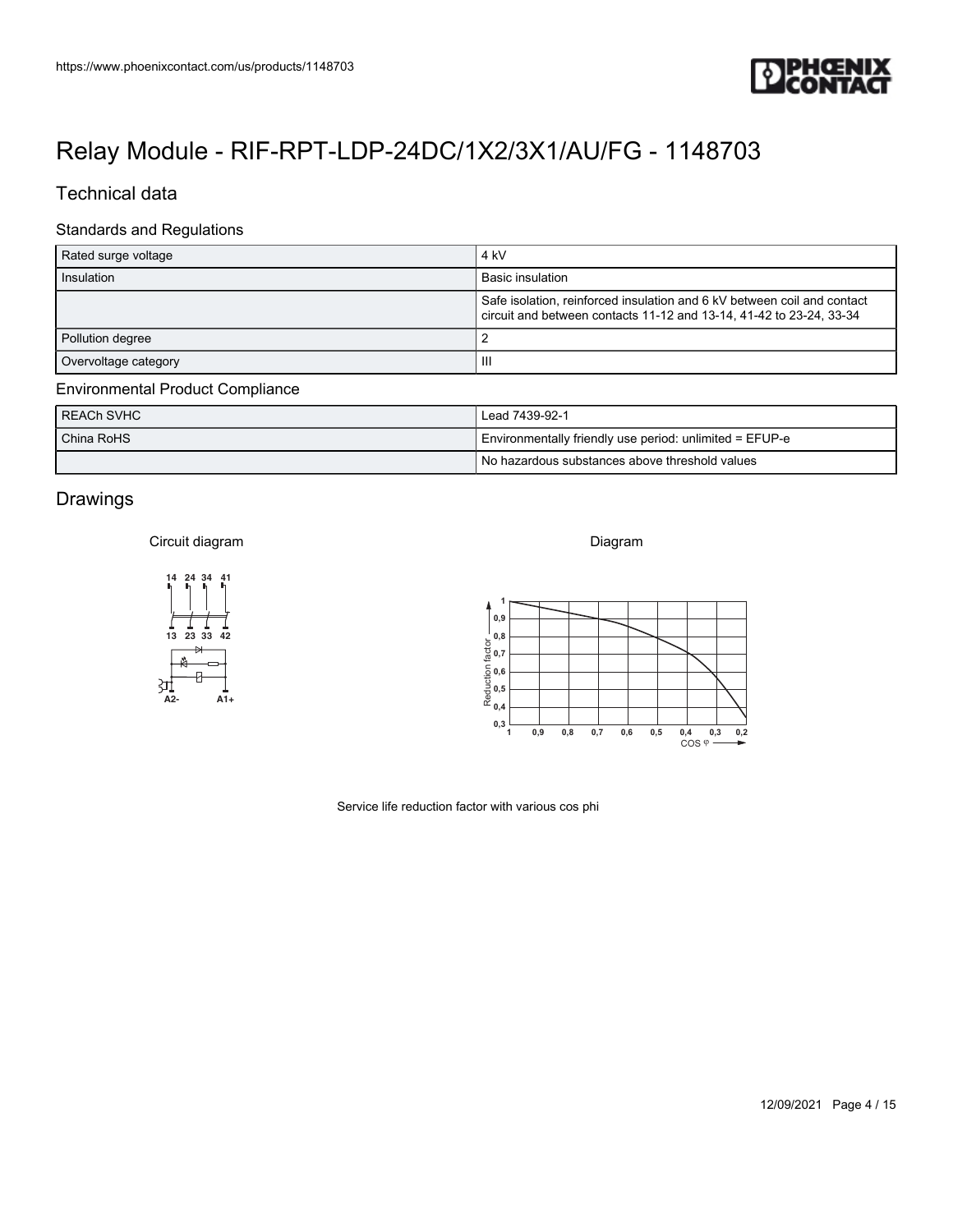



Curve A: maximum continuous voltage at limiting continuous current Curve B: minimum pick-up voltage for pre-excitation with  $U_N$  and limiting continuous current

### Diagram



Interrupting rating Curve 1: AC, ohmic load Curve 2: DC, ohmic load





#### Contact derating

# Aligned without clearance, nominal input voltage 1.1 x  $U_N$ # Clearance  $\geq$ 50 mm, nominal input voltage 1.0 x U<sub>N</sub>





Electrical service life

## **Classifications**

### eCl@ss

| eCl@ss 10.0.1 | 27371601 |
|---------------|----------|
| eCl@ss 11.0   | 27371601 |
| eCl@ss 9.0    | 27371601 |

### ETIM

| ETIM 7.0 | EC001437<br>___ |
|----------|-----------------|

## Approvals

#### Approvals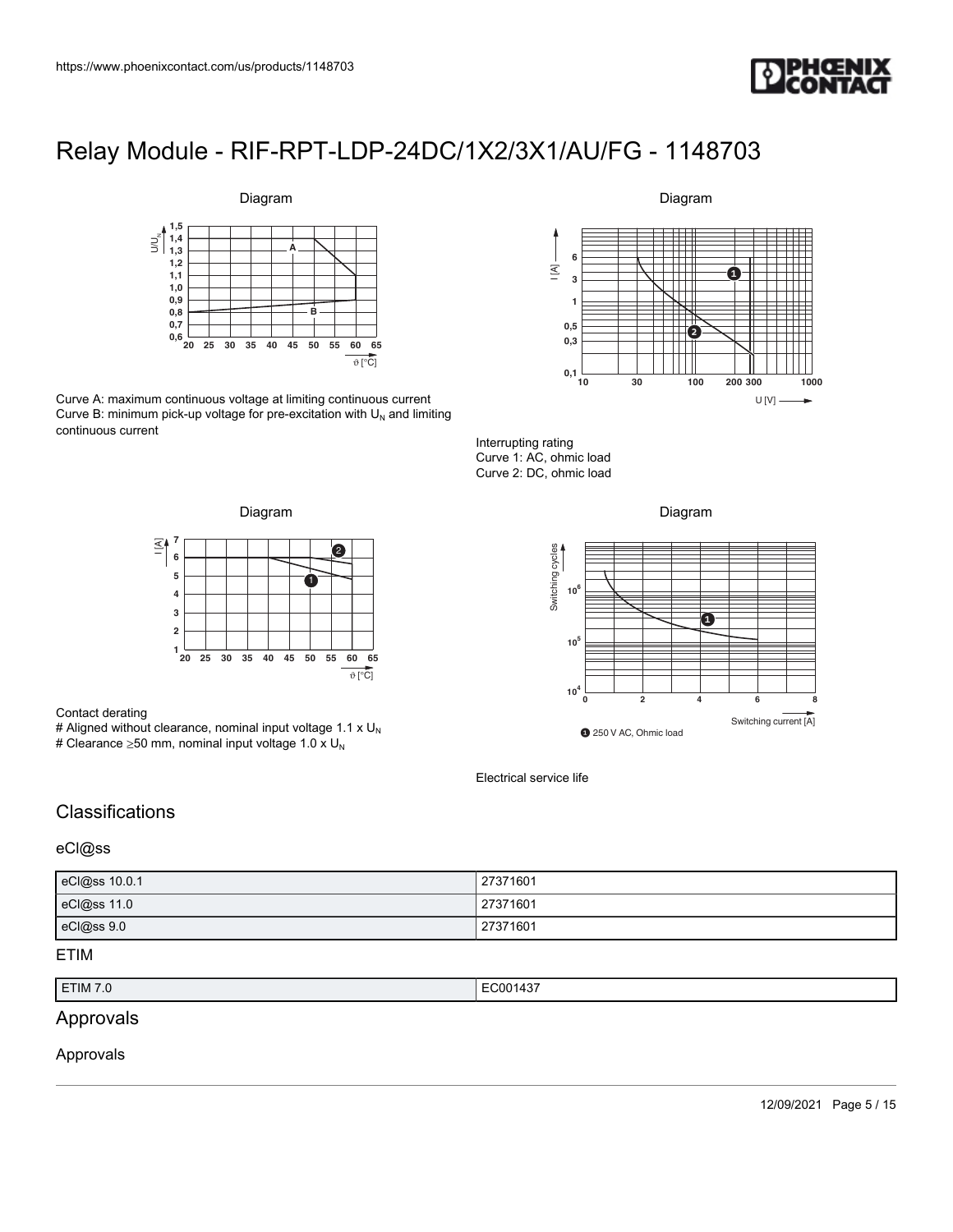

## Approvals

#### Approvals

UL Listed / cUL Listed / EAC / EAC / cULus Listed

Ex Approvals

### Approval details

| <b>UL Listed</b> | $\textcircled{\tiny{4}}$<br><b>LISTED</b> | http://database.ul.com/cgi-bin/XYV/template/LISEXT/1FRAME/index.htm | FILE E 172140           |
|------------------|-------------------------------------------|---------------------------------------------------------------------|-------------------------|
|                  |                                           |                                                                     |                         |
| cUL Listed       | (Կ)<br>LISTED                             | http://database.ul.com/cgi-bin/XYV/template/LISEXT/1FRAME/index.htm | FILE E 172140           |
|                  |                                           |                                                                     |                         |
| EAC              | EAC                                       |                                                                     | TR_TS_D_00573_c         |
|                  |                                           |                                                                     |                         |
| EAC              | EAC                                       |                                                                     | RU*C-<br>DE.*08.B.00010 |
|                  |                                           |                                                                     |                         |
| cULus Listed     |                                           |                                                                     |                         |

### Accessories

Accessories

DIN rail

[DIN rail perforated - NS 35/ 7,5 PERF 2000MM - 0801733](https://www.phoenixcontact.com/us/products/0801733)



DIN rail perforated, acc. to EN 60715, material: Steel, galvanized, passivated with a thick layer, Standard profile, color: silver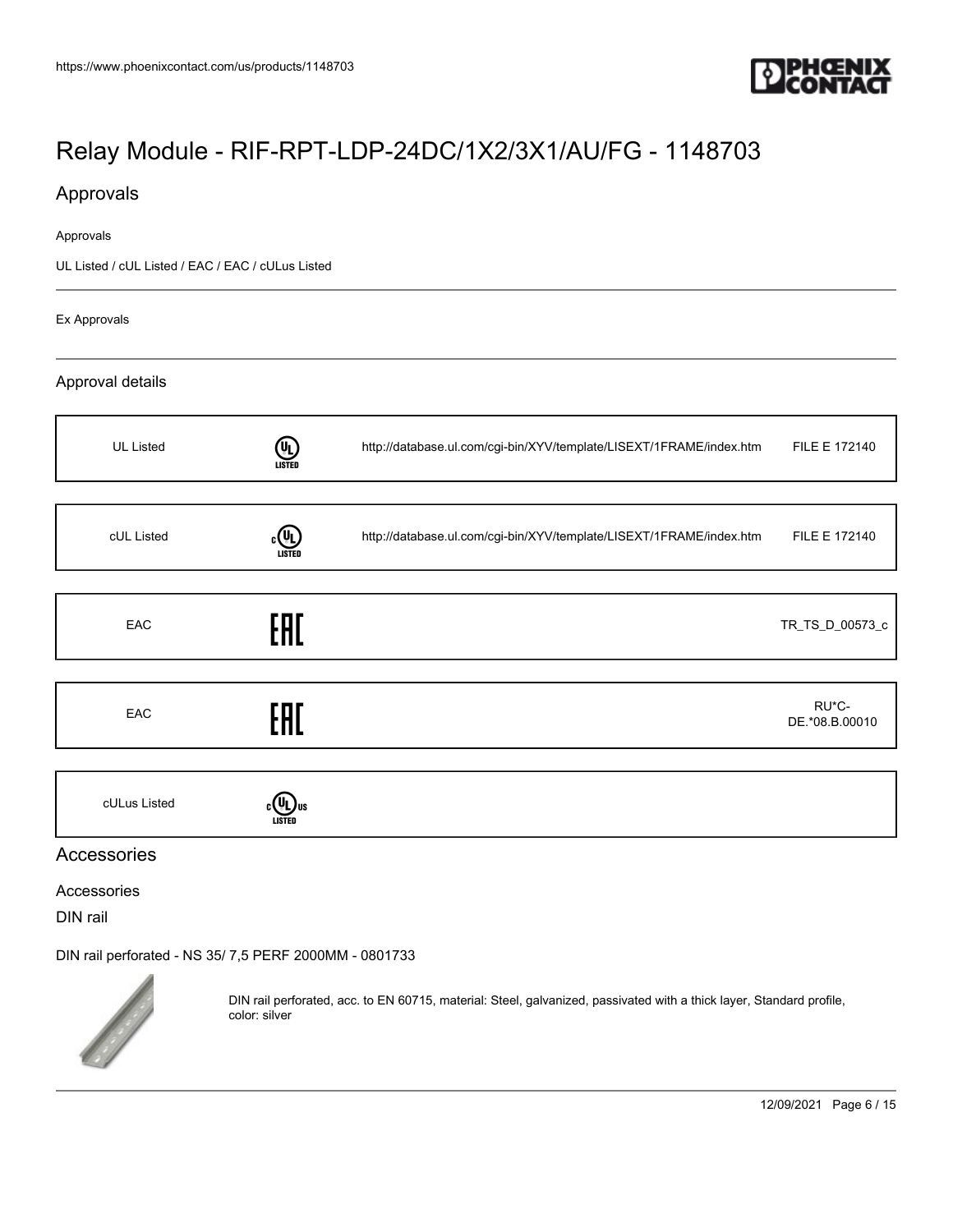

## Accessories

[DIN rail, unperforated - NS 35/ 7,5 UNPERF 2000MM - 0801681](https://www.phoenixcontact.com/us/products/0801681)



DIN rail, unperforated, acc. to EN 60715, material: Steel, galvanized, passivated with a thick layer, Standard profile, color: silver

[DIN rail perforated - NS 35/ 7,5 WH PERF 2000MM - 1204119](https://www.phoenixcontact.com/us/products/1204119)



DIN rail perforated, acc. to EN 60715, material: Steel, Galvanized, white passivated, Standard profile, color: silver

[DIN rail, unperforated - NS 35/ 7,5 WH UNPERF 2000MM - 1204122](https://www.phoenixcontact.com/us/products/1204122)



DIN rail, unperforated, acc. to EN 60715, material: Steel, Galvanized, white passivated, Standard profile, color: silver

[DIN rail, unperforated - NS 35/ 7,5 AL UNPERF 2000MM - 0801704](https://www.phoenixcontact.com/us/products/0801704)



DIN rail, unperforated, acc. to EN 60715, material: Aluminum, uncoated, Standard profile, color: silver

[DIN rail perforated - NS 35/ 7,5 ZN PERF 2000MM - 1206421](https://www.phoenixcontact.com/us/products/1206421)



DIN rail perforated, acc. to EN 60715, material: Steel, galvanized, Standard profile, color: silver

12/09/2021 Page 7 / 15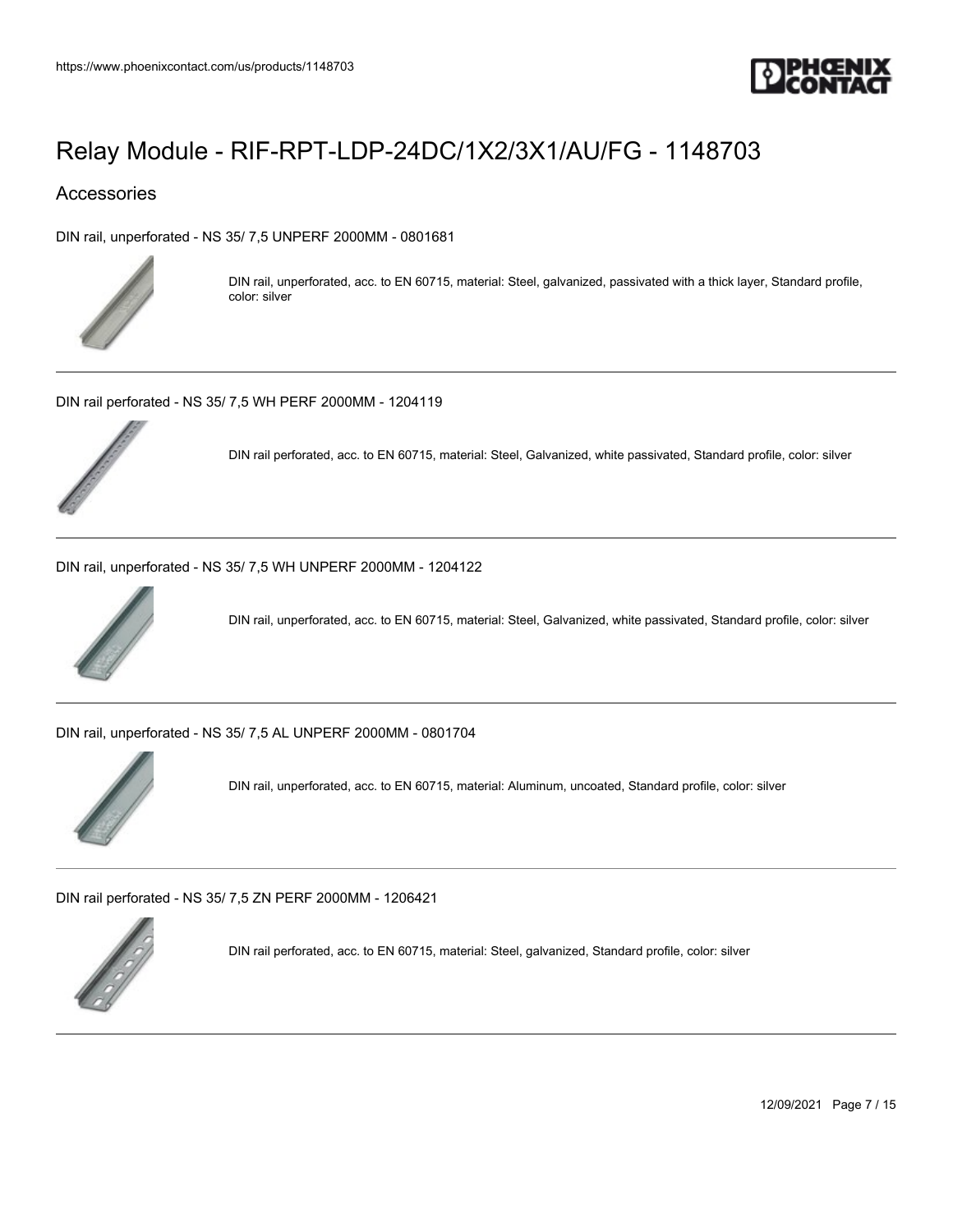

## Accessories

[DIN rail, unperforated - NS 35/ 7,5 ZN UNPERF 2000MM - 1206434](https://www.phoenixcontact.com/us/products/1206434)



DIN rail, unperforated, acc. to EN 60715, material: Steel, galvanized, Standard profile, color: silver

[DIN rail, unperforated - NS 35/ 7,5 CU UNPERF 2000MM - 0801762](https://www.phoenixcontact.com/us/products/0801762)



DIN rail, unperforated, acc. to EN 60715, material: Copper, uncoated, Standard profile, color: copper-colored

[End cap - NS 35/ 7,5 CAP - 1206560](https://www.phoenixcontact.com/us/products/1206560)



DIN rail end piece, for DIN rail NS 35/7.5

[DIN rail perforated - NS 35/15 PERF 2000MM - 1201730](https://www.phoenixcontact.com/us/products/1201730)



DIN rail perforated, similar to EN 60715, material: Steel, galvanized, passivated with a thick layer, Standard profile, color: silver

[DIN rail, unperforated - NS 35/15 UNPERF 2000MM - 1201714](https://www.phoenixcontact.com/us/products/1201714)



DIN rail, unperforated, similar to EN 60715, material: Steel, galvanized, passivated with a thick layer, Standard profile, color: silver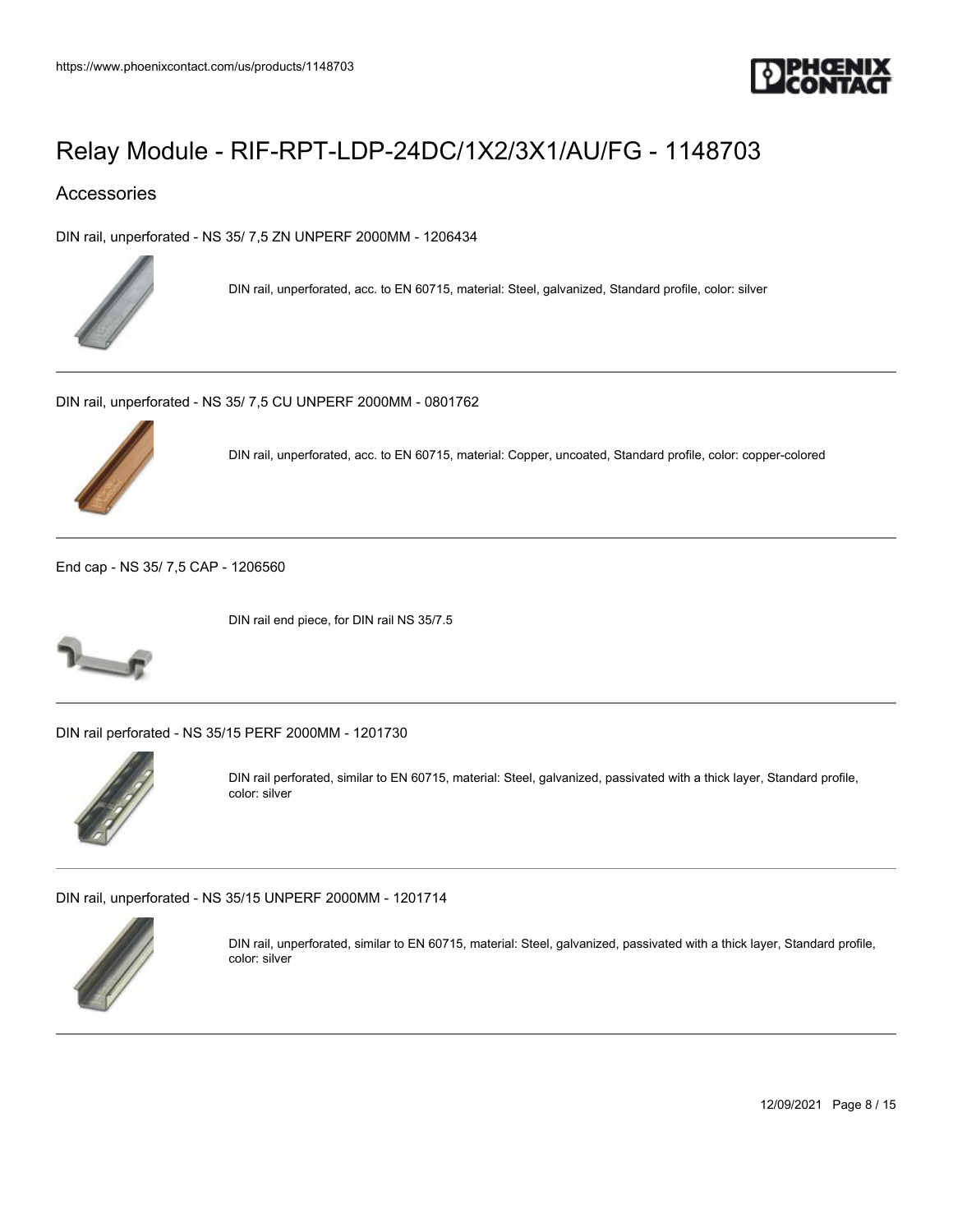

## Accessories

[DIN rail perforated - NS 35/15 WH PERF 2000MM - 0806602](https://www.phoenixcontact.com/us/products/0806602)



DIN rail perforated, similar to EN 60715, material: Steel, Galvanized, white passivated, Standard profile, color: silver

[DIN rail, unperforated - NS 35/15 WH UNPERF 2000MM - 1204135](https://www.phoenixcontact.com/us/products/1204135)



DIN rail, unperforated, similar to EN 60715, material: Steel, Galvanized, white passivated, Standard profile, color: silver

[DIN rail, unperforated - NS 35/15 AL UNPERF 2000MM - 1201756](https://www.phoenixcontact.com/us/products/1201756)



DIN rail, unperforated, similar to EN 60715, material: Aluminum, uncoated, Standard profile, color: silver

[DIN rail perforated - NS 35/15 ZN PERF 2000MM - 1206599](https://www.phoenixcontact.com/us/products/1206599)



DIN rail perforated, similar to EN 60715, material: Steel, galvanized, Standard profile, color: silver

[DIN rail, unperforated - NS 35/15 ZN UNPERF 2000MM - 1206586](https://www.phoenixcontact.com/us/products/1206586)



DIN rail, unperforated, similar to EN 60715, material: Steel, galvanized, Standard profile, color: silver

12/09/2021 Page 9 / 15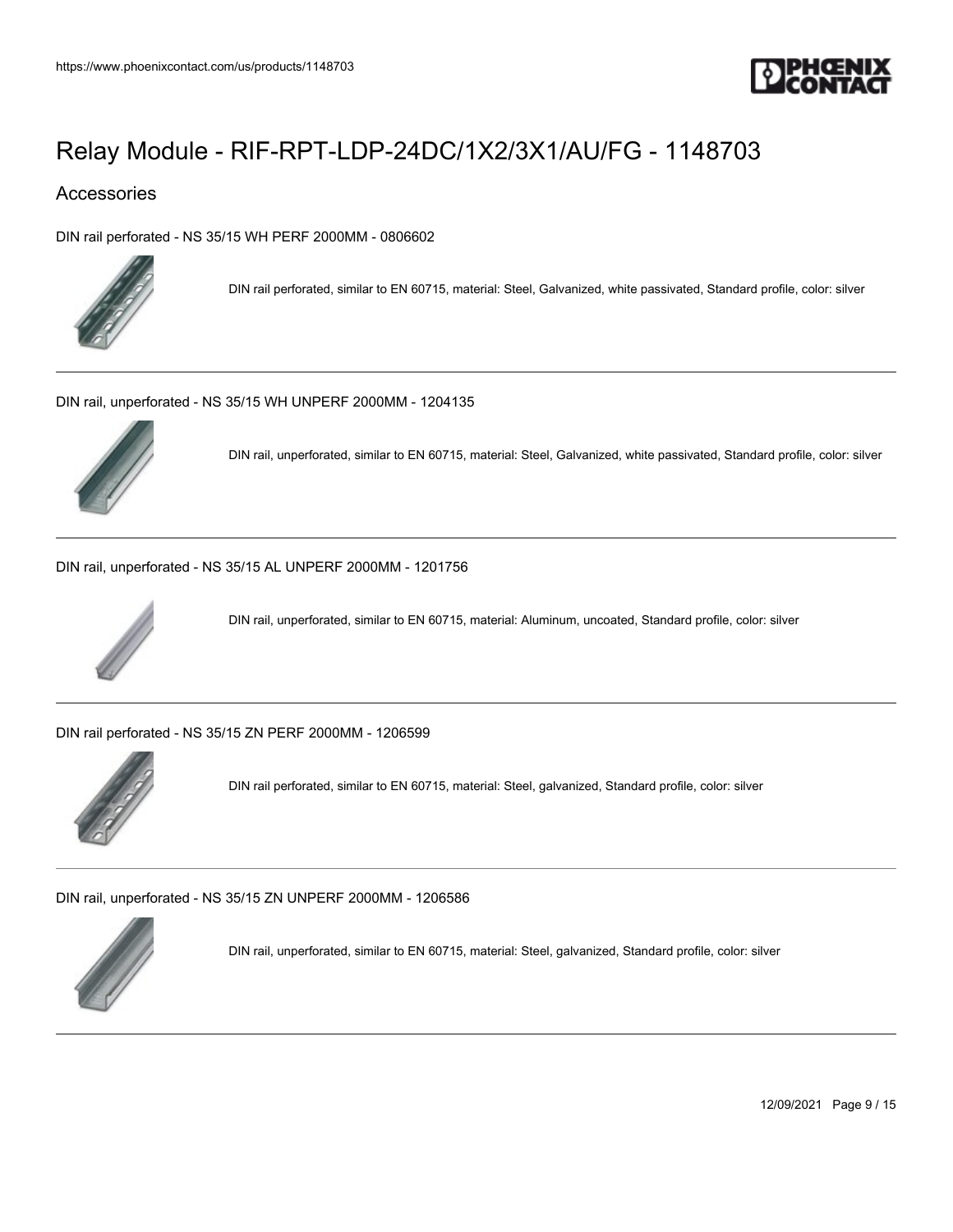

## Accessories

[DIN rail, unperforated - NS 35/15 CU UNPERF 2000MM - 1201895](https://www.phoenixcontact.com/us/products/1201895)



DIN rail, unperforated, similar to EN 60715, material: Copper, uncoated, Standard profile, color: copper-colored

[End cap - NS 35/15 CAP - 1206573](https://www.phoenixcontact.com/us/products/1206573)



DIN rail end piece, for DIN rail NS 35/15

[DIN rail, unperforated - NS 35/15-2,3 UNPERF 2000MM - 1201798](https://www.phoenixcontact.com/us/products/1201798)



DIN rail, unperforated, acc. to EN 60715, material: Steel, galvanized, passivated with a thick layer, Standard profile 2.3 mm, color: silver

End block

[End clamp - CLIPFIX 35 - 3022218](https://www.phoenixcontact.com/us/products/3022218)



Quick mounting end clamp for NS 35/7,5 DIN rail or NS 35/15 DIN rail, with marking option, width: 9.5 mm, color: gray

[End clamp - CLIPFIX 35-5 - 3022276](https://www.phoenixcontact.com/us/products/3022276)



Quick mounting end clamp for NS 35/7,5 DIN rail or NS 35/15 DIN rail, with marking option, with parking option for FBS...5, FBS...6, KSS 5, KSS 6, width: 5.15 mm, color: gray

12/09/2021 Page 10 / 15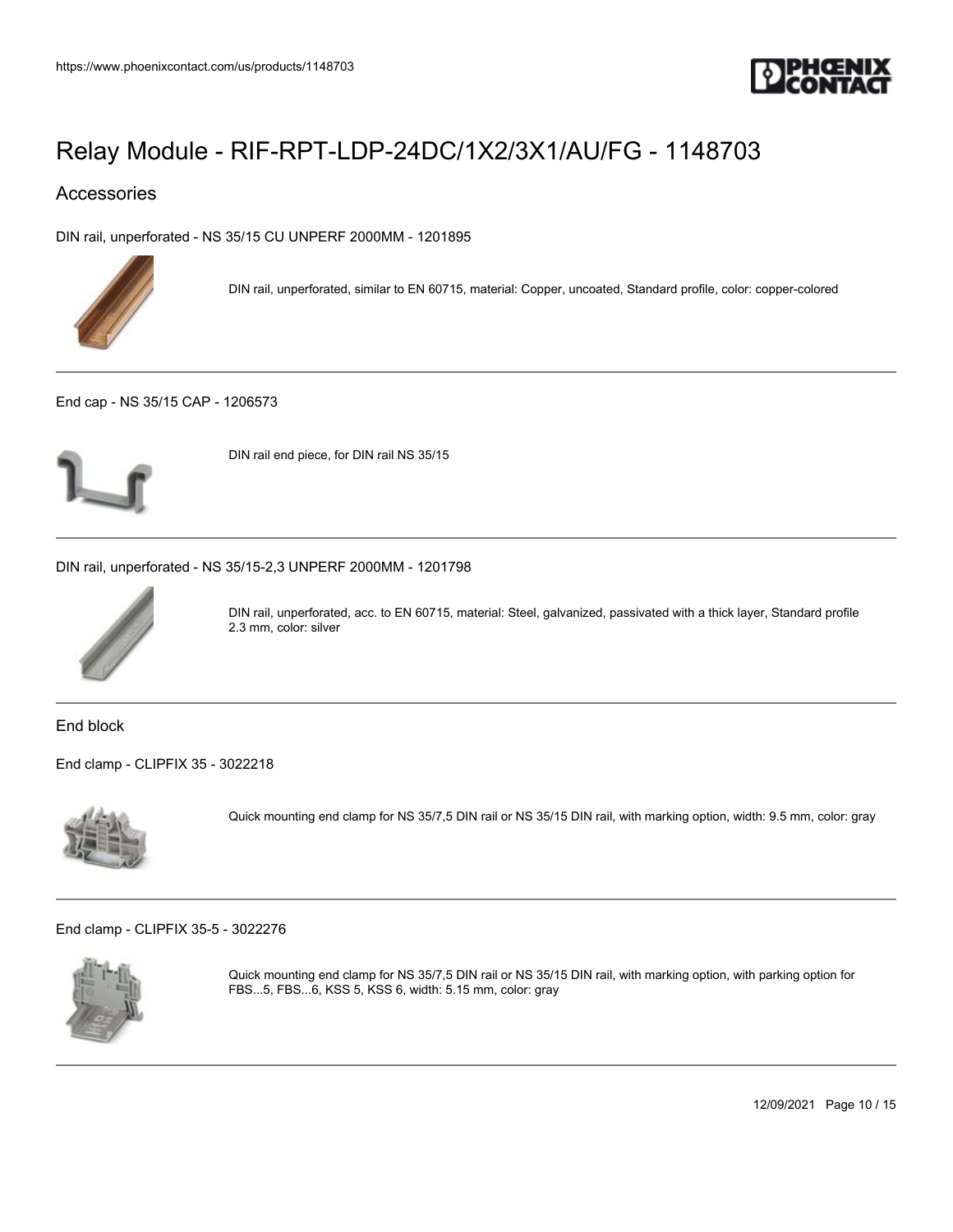

## Accessories

[End clamp - E/NS 35 N - 0800886](https://www.phoenixcontact.com/us/products/0800886)



End clamp, width: 9.5 mm, color: gray

Insulating sleeve

[Insulating sleeve - MPS-IH WH - 0201663](https://www.phoenixcontact.com/us/products/0201663)

Insulating sleeve, color: white



[Insulating sleeve - MPS-IH RD - 0201676](https://www.phoenixcontact.com/us/products/0201676)

Insulating sleeve, color: red



[Insulating sleeve - MPS-IH BU - 0201689](https://www.phoenixcontact.com/us/products/0201689)





[Insulating sleeve - MPS-IH YE - 0201692](https://www.phoenixcontact.com/us/products/0201692)

Insulating sleeve, color: yellow



12/09/2021 Page 11 / 15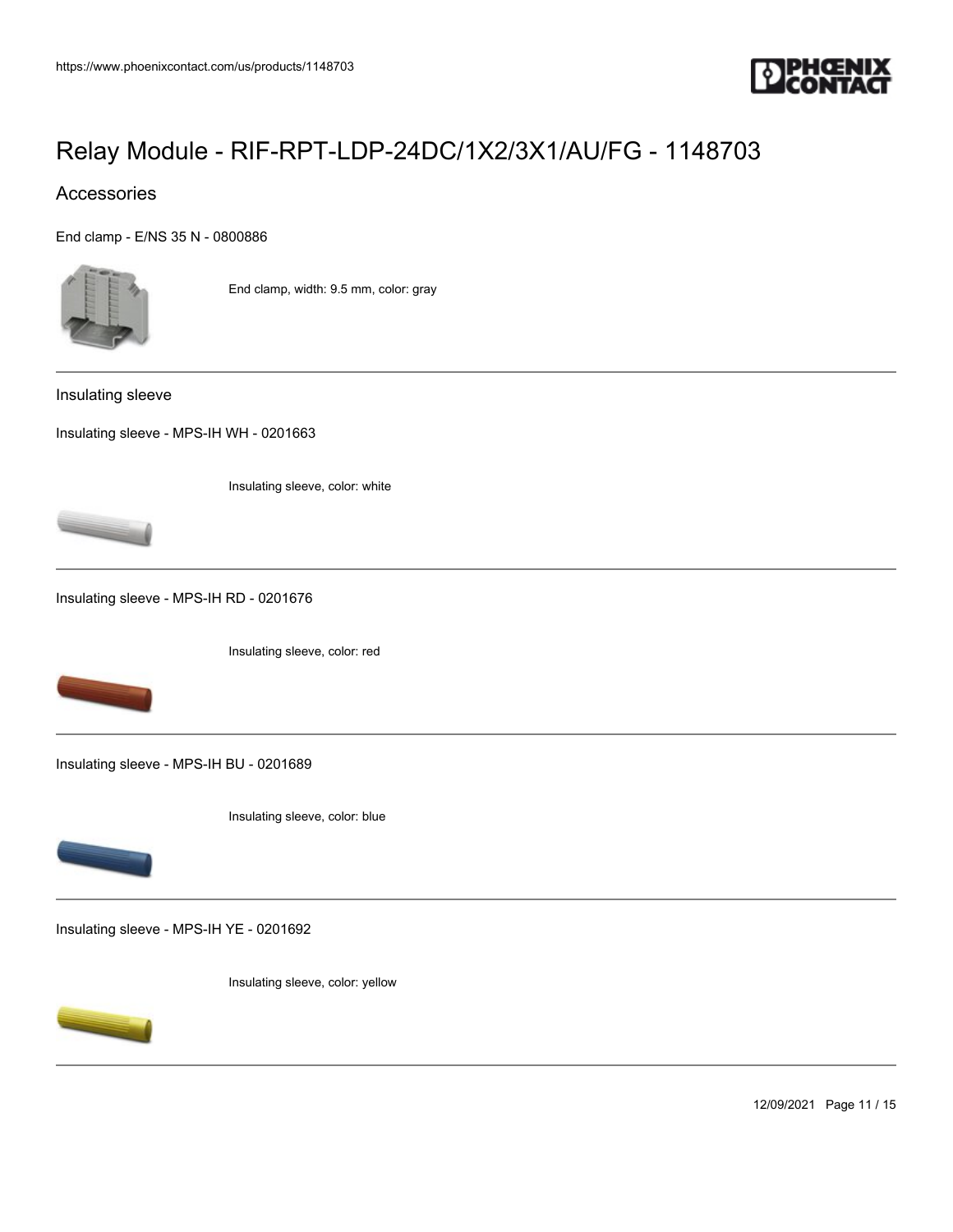

## Accessories

[Insulating sleeve - MPS-IH GN - 0201702](https://www.phoenixcontact.com/us/products/0201702)

Insulating sleeve, color: green



[Insulating sleeve - MPS-IH GY - 0201728](https://www.phoenixcontact.com/us/products/0201728)

Insulating sleeve, color: gray



[Insulating sleeve - MPS-IH BK - 0201731](https://www.phoenixcontact.com/us/products/0201731)

Insulating sleeve, color: black



Jumper

[Plug-in bridge - FBS 2-6 BU - 3036932](https://www.phoenixcontact.com/us/products/3036932)



Plug-in bridge, pitch: 6.2 mm, color: blue

Labeled terminal marker

[Zack marker strip - ZB 5 CUS - 0824962](https://www.phoenixcontact.com/us/products/0824962)



Zack marker strip, can be ordered: Strip, white, labeled according to customer specifications, mounting type: snap into tall marker groove, for terminal block width: 5.2 mm, lettering field size: 5.15 x 10.5 mm, Number of individual labels: 10

12/09/2021 Page 12 / 15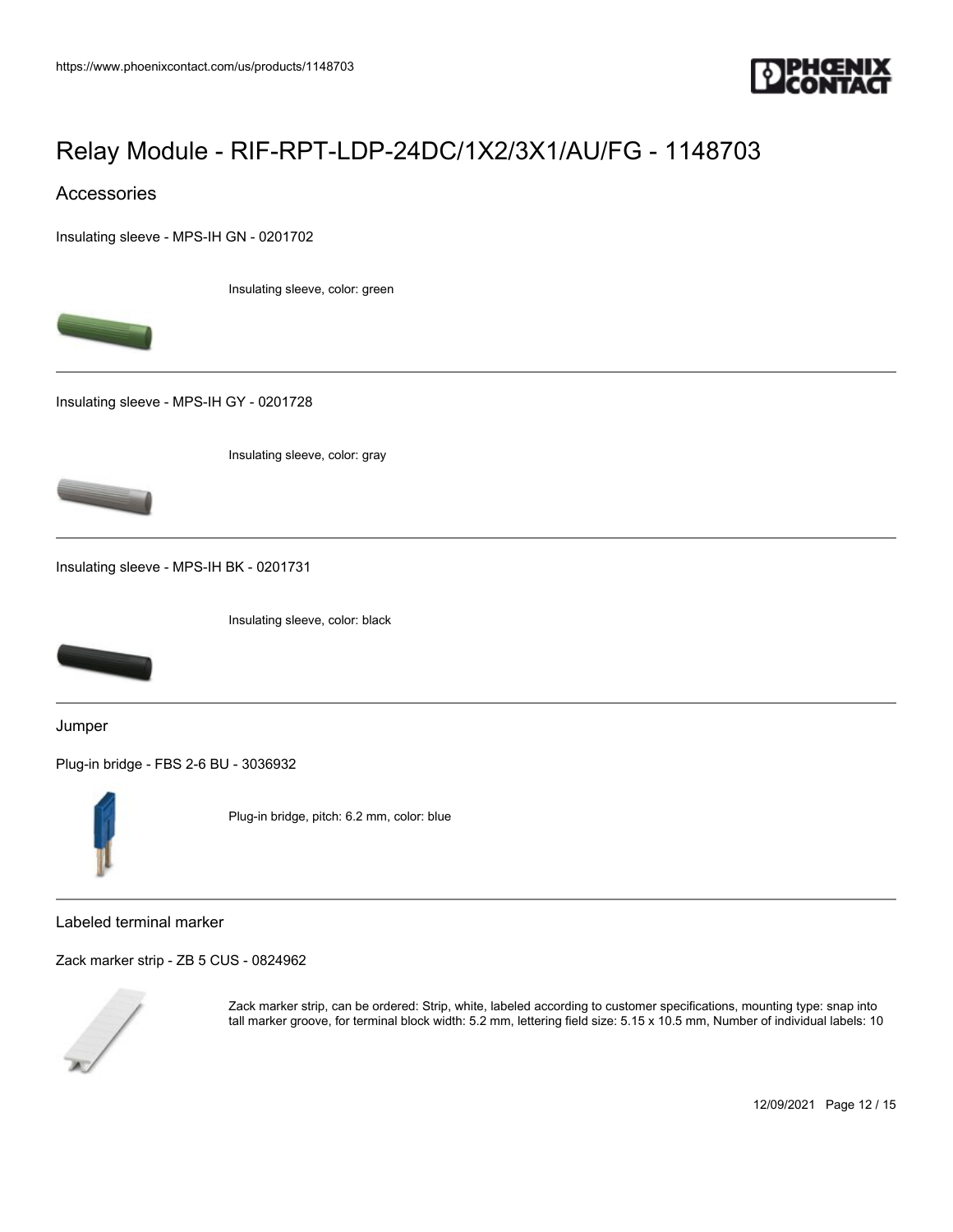

### **Accessories**

#### [Zack marker strip - ZB 5,LGS:FORTL.ZAHLEN - 1050017](https://www.phoenixcontact.com/us/products/1050017)



Zack marker strip, Strip, white, labeled, printed horizontally: consecutive numbers 1 ... 10, 11 ... 20, etc. up to 491 ... 500, mounting type: snap into tall marker groove, for terminal block width: 5.2 mm, lettering field size: 5.15 x 10.5 mm, Number of individual labels: 10

#### [Zack marker strip - ZB 5,QR:FORTL.ZAHLEN - 1050020](https://www.phoenixcontact.com/us/products/1050020)



Zack marker strip, white, Printed vertically: consecutive numbers 1 ... 10, 11 ... 20, etc. up to 491 ... 500, mounting type: snap into tall marker groove, for terminal block width: 5.2 mm, lettering field size: 5.15 x 10.5 mm

#### [Zack marker strip - ZB 5,LGS:GLEICHE ZAHLEN - 1050033](https://www.phoenixcontact.com/us/products/1050033)



Zack marker strip, Strip, white, labeled, can be labeled with: CMS-P1-PLOTTER, printed horizontally: Identical numbers 1 or 2, etc. up to 100, mounting type: snap into tall marker groove, for terminal block width: 5.2 mm, lettering field size: 5.15 x 10.5 mm, Number of individual labels: 10

#### [Zack marker strip - ZB 5,LGS:L1-N,PE - 1050415](https://www.phoenixcontact.com/us/products/1050415)



Zack marker strip, Strip, white, labeled, horizontal: L1, L2, L3, N, PE, L1, L2, L3, N, PE, mounting type: snap into tall marker groove, for terminal block width: 5.2 mm, lettering field size: 5.15 x 10.5 mm, Number of individual labels: 10

[Marker for terminal blocks - UC-TM 5 CUS - 0824581](https://www.phoenixcontact.com/us/products/0824581)



Marker for terminal blocks, can be ordered: by sheet, white, labeled according to customer specifications, mounting type: snap into tall marker groove, for terminal block width: 5.2 mm, lettering field size: 10.5 x 4.6 mm, Number of individual labels: 96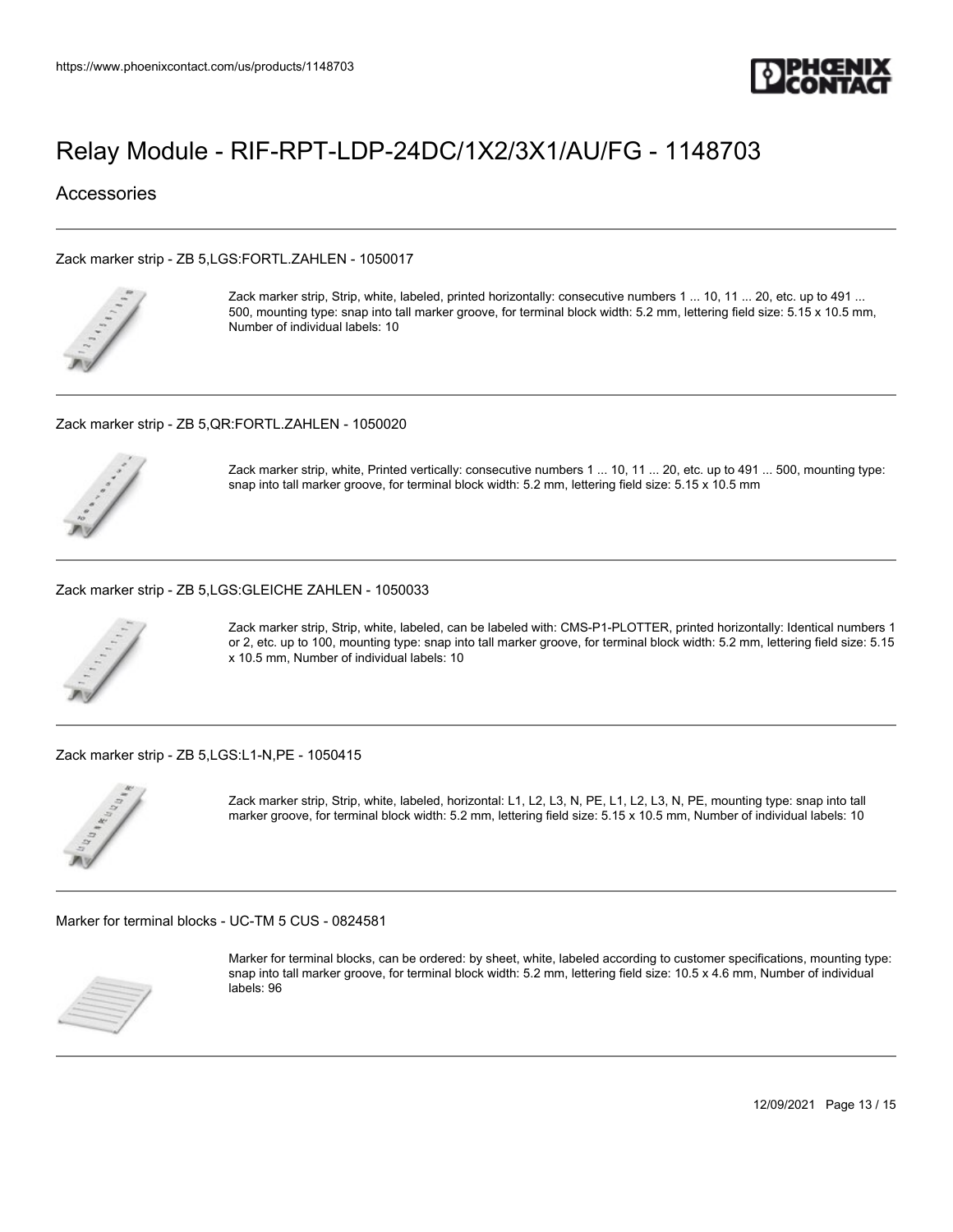

### **Accessories**

[Marker for terminal blocks - UCT-TM 5 CUS - 0829595](https://www.phoenixcontact.com/us/products/0829595)



Marker for terminal blocks, can be ordered: by sheet, white, labeled according to customer specifications, mounting type: snap into tall marker groove, for terminal block width: 5.2 mm, lettering field size: 4.6 x 10.5 mm, Number of individual labels: 72

[Zack marker strip - ZB 15 CUS - 0824945](https://www.phoenixcontact.com/us/products/0824945)



Zack marker strip, can be ordered: Strip, white, labeled according to customer specifications, mounting type: snap into tall marker groove, for terminal block width: 15.2 mm, lettering field size: 10.5 x 15.1 mm, Number of individual labels: 5

[Zack marker strip - ZB 15,LGS:L1-N,PE - 0811998](https://www.phoenixcontact.com/us/products/0811998)



Zack marker strip, Strip, white, labeled, printed horizontally: L1, L2, L3, N, PE, mounting type: snap into tall marker groove, for terminal block width: 15.2 mm, lettering field size: 10.5 x 15.1 mm, Number of individual labels: 5

Terminal marking

[Zack marker strip - ZB 5 :UNBEDRUCKT - 1050004](https://www.phoenixcontact.com/us/products/1050004)



Zack marker strip, Strip, white, unlabeled, can be labeled with: PLOTMARK, CMS-P1-PLOTTER, mounting type: snap into tall marker groove, for terminal block width: 5.2 mm, lettering field size: 5.1 x 10.5 mm, Number of individual labels: 10

[Marker for terminal blocks - UC-TM 5 - 0818108](https://www.phoenixcontact.com/us/products/0818108)



Marker for terminal blocks, Sheet, white, unlabeled, can be labeled with: BLUEMARK ID COLOR, BLUEMARK ID, BLUEMARK CLED, PLOTMARK, CMS-P1-PLOTTER, mounting type: snap into tall marker groove, for terminal block width: 5.2 mm, lettering field size: 10.5 x 4.6 mm, Number of individual labels: 96

12/09/2021 Page 14 / 15